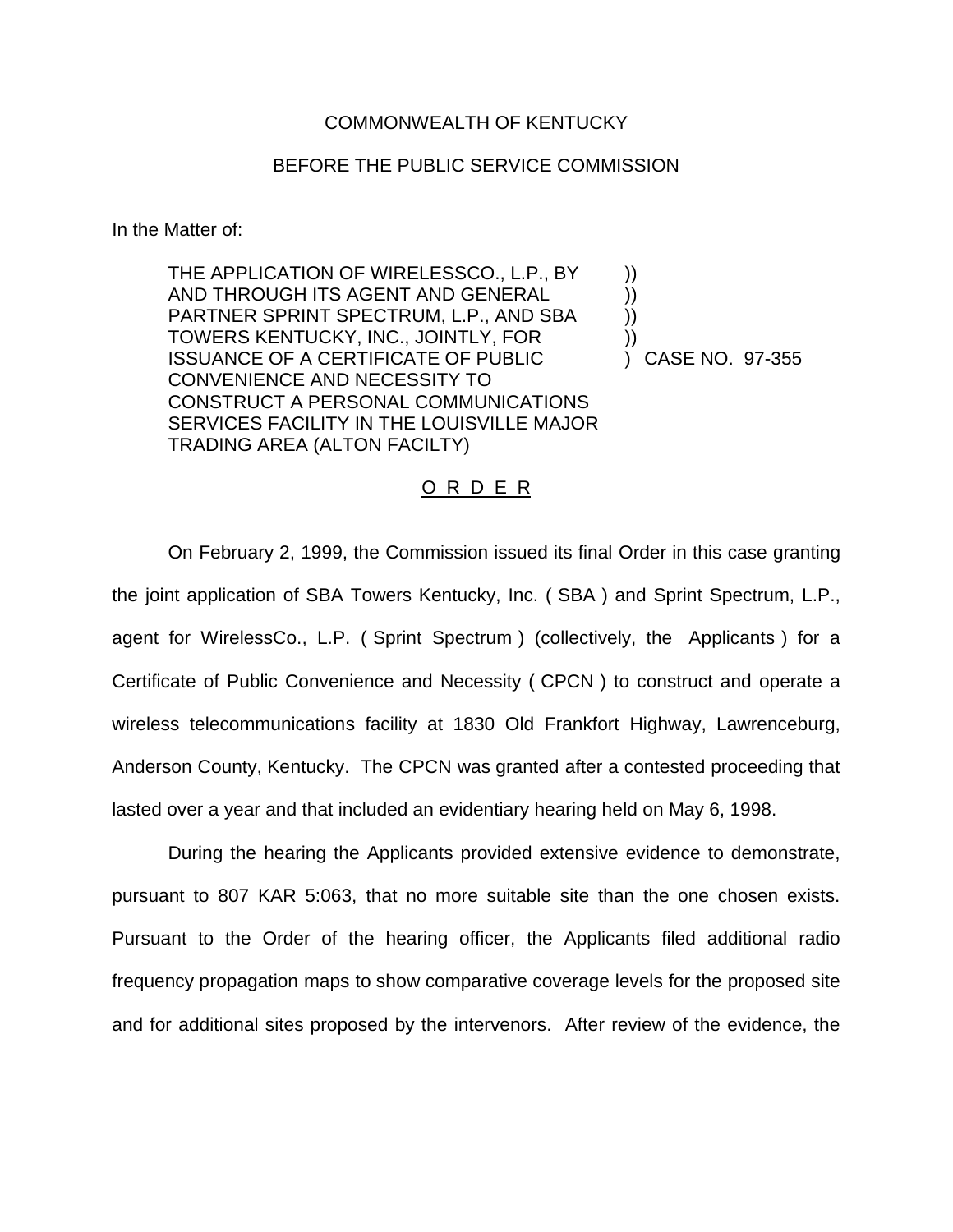Commission concluded that no alternative site proposed would provide coverage to the north and west equal to the coverage that would be provided from the proposed site.

The intervenors in this matter, Rolf Hellinger, James Johnson, and Dennis Raleigh (collectively, Petitioners ), have filed petitions for rehearing. Both claim that the Commission erred in its analysis of the radio frequency propagation maps; both claim that the Commission erroneously characterized what is referred to in the record as alternative site D as being south of the proposed site; both allege due process violations, and claim that the law and the evidence in this case have not been fairly reviewed. Additional allegations include, the alleged illegality of the lease entered into by SBA and the lessor; the Open Bible Church; the alleged safety problem arising from placement of the tower in a landfill area; the alleged failure of the Applicants to provide adequate notice prior to filing for a CPCN; allegedly inappropriate consideration of the testimony of Powertel/Kentucky, Inc. ( Powertel ), that it is interested in co-locating its antennae on the proposed facility; and alleged revision of the application to reflect that Lexington, and not Louisville, is the major trading area involved. In addition, Mr. Raleigh contends that the Commission erred in finding that KRS 100.324(1) exempts the Applicants from local zoning ordinances.

Numerous allegations raised by the Petitioners fail to state grounds for rehearing in this matter. However, the following clarifications are provided.

First, the application has not been revised to reflect that a different major trading area is involved. The trading area is the Louisville MTA. The clerical error in the style of the case is simply that: a clerical error. The Federal Communications Commission assigns service territories for wireless carriers and this Commission has no jurisdiction

-2-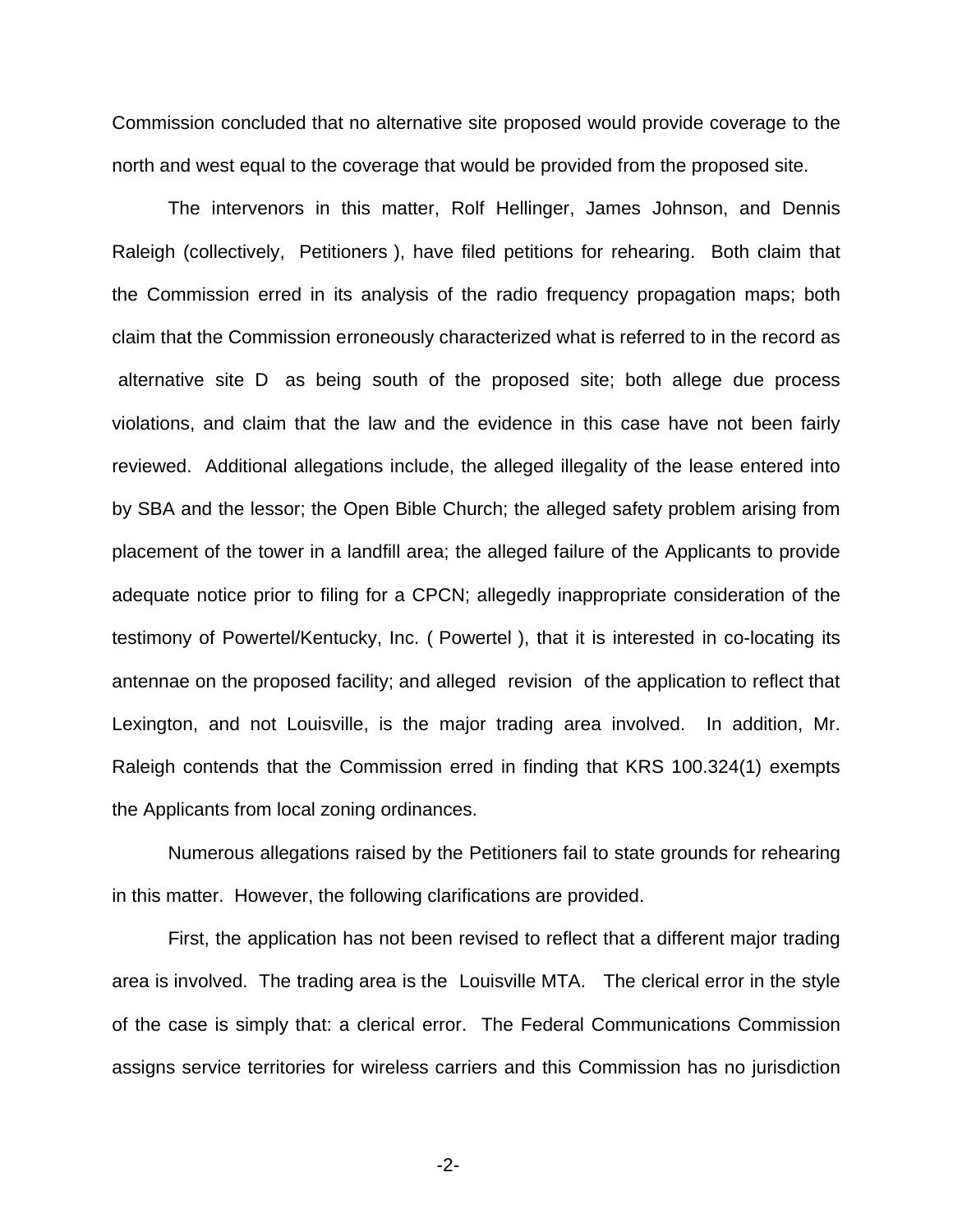in the matter. In any event, the name of the major trading area has absolutely no relevance to the need for a facility to serve the subject area. Similarly, it is not within the province of this Commission to determine the legality of the Open Bible Church s having entered into a contract to lease a portion of its property. The Commission s jurisdiction is over the rates and services of utilities. KRS 278.040.

The Commission does have jurisdiction over the safety of utility facilities. KRS 278.280. However, testimony presented at the hearing in this matter demonstrates that the structure in question will be constructed in a safe manner. Applicant witness Mike DeBoer, a civil engineer, testified in response to questions regarding the soil conditions at the site that fill has nothing to do with this. We will be founding on bedrock.  $1$ 

There is no error in the Commission s determination that KRS 100.324(1) exempts the facility from planning commission jurisdiction. The application in question was filed many months prior to July 15, 1998, the effective date of 1998 Ky. Acts Ch. 231, which provides for a sixty day review by planning commissions that have registered with the Public Service Commission, followed by Commission review based on public convenience and necessity. As the Kentucky Court of Appeals found in Oldham County Planning and Zoning Com n v. Courier Communications Corp., Ky. App., 722 S.W.2d 904 (1987), wireless telecommunications carriers are public utilities as defined in KRS 278.010(3). Thus, under law applicable at the time the subject application was filed, the Applicants were not subject to local ordinances in locating their service facilities:

By enactment of KRS 100.324, the legislature has seen fit, for the public good, to remove public utilities from the jurisdiction of local planning commissions . This exclusion is neither unconstitutionally arbitrary in its

 $1$  Transcript of Evidence (Tr. ) at 138.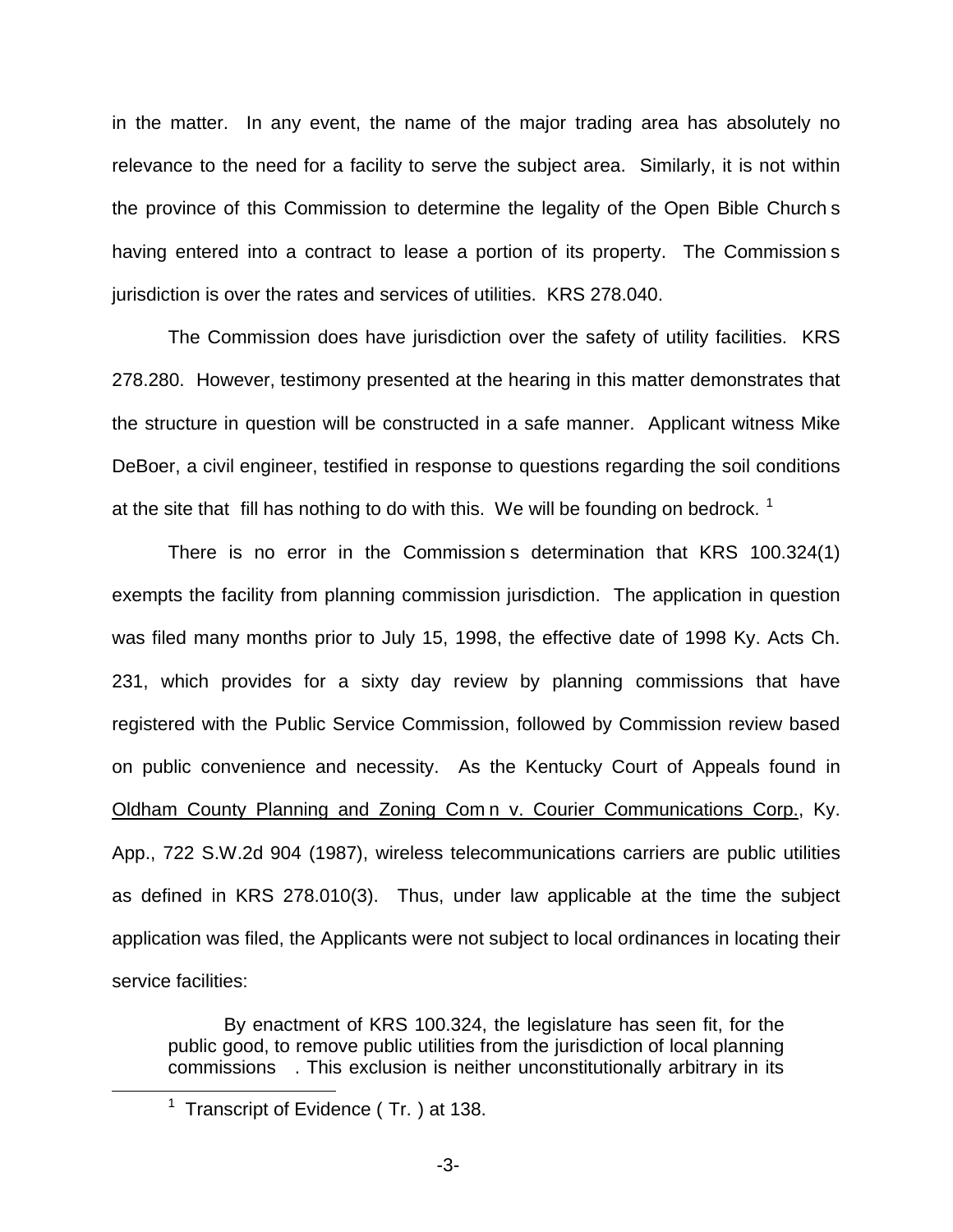application nor an unconstitutional taking of property without due process or just compensation.

Id. at 907.

Petitioners also complain that they had to set aside extensive hours to review maps delivered to the Commission offices after the hearing.<sup>2</sup> However, the delivery of the oversized propagation maps to Commission offices, with reduced copies to the intervenors, was the process agreed to at the hearing.<sup>3</sup>

Next, it is argued that the Applicants did not issue adequate notice to the public prior to filing the application. The Anderson News, in which notice was published, is alleged to be of low distribution.  $4$  However, publication in The Anderson News is sufficient pursuant to 807 KAR 5:063 and Petitioners do not offer a specific alternative newspaper distributed within the county. The Petitioners themselves clearly had actual notice of the application, for they intervened and participated throughout the proceeding. Further, Exhibit E to the Application includes a site survey prepared and sealed by a registered land surveyor that identifies property owners within 500 feet of the proposed tower site and includes only those property owners to whom notice was properly sent, return receipt requested, by the Applicants pursuant to 807 KAR 5:063. The names of property owners alleged by Petitioners Hellinger and Johnson to be within 500 feet<sup>5</sup> are not listed on the land survey.

 $3$  Tr. at 195 202.

<sup>2</sup> Hellinger & Johnson Petition for Rehearing at 5.

<sup>4</sup> Hellinger & Johnson Petition for Rehearing at 3.

<sup>5</sup> Hellinger & Johnson Petition for Rehearing at 3.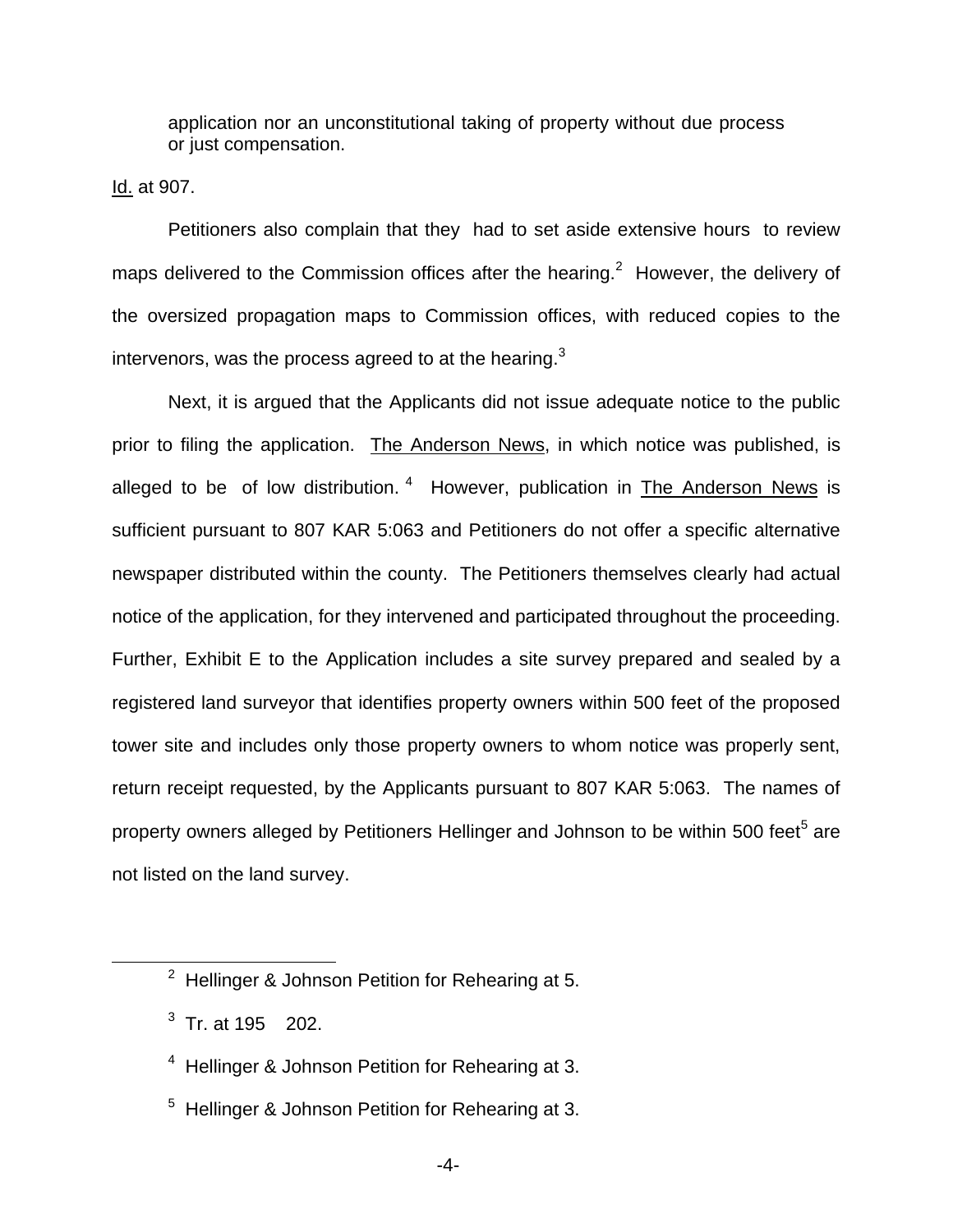Next, it is argued that the Commission should not have considered the testimony of Powertel that it would locate antennae on a structure erected at the proposed site. Mr. Hellinger and Mr. Johnson argue, among other things, that Powertel is not an applicant in this case, that Powertel s system is unlike Sprint Spectrum s, and that Powertel furnished no coverage maps.<sup>6</sup> It is appropriate for the Commission to consider the possibility that granting a CPCN would obviate the future necessity of construction of an additional tower. See Kentucky Utilities Co. v. Public Service Com n, Ky., 252 S.W.2d 885, 890-91 (1952) (citing as a factor to consider in a utility construction case the need to avoid wasteful duplication of facilities). The dissimilarity between Powertel s and Sprint Spectrum s systems is irrelevant. Moreover, the Commission did not rely upon Powertel s statement of the need for service in granting this CPCN. It relied upon that of Sprint Spectrum.

Petitioner Raleigh argues that his right to a fair and impartial hearing was violated because he lacked notice that expert witnesses would testify on behalf of the Applicants.<sup>7</sup> However, the Commission s March 11, 1998 Order requiring the Applicants to present testimony on the engineering design of the proposed structure, as well as issues including location, construction, and safety, put all parties on notice that such testimony would be presented.

Petitioner Raleigh also argues that the Telecommunications Act of 1996, Pub. L. No. 104-104, 110 Stat. 56, 47 U.S.C. 151 et seq. (the Telecommunications Act) invests Kentucky s local governments with authority over the placement of

<sup>6</sup> Hellinger & Johnson Petition for Rehearing at 7.

 $7$  Raleigh Petition for Rehearing at 2.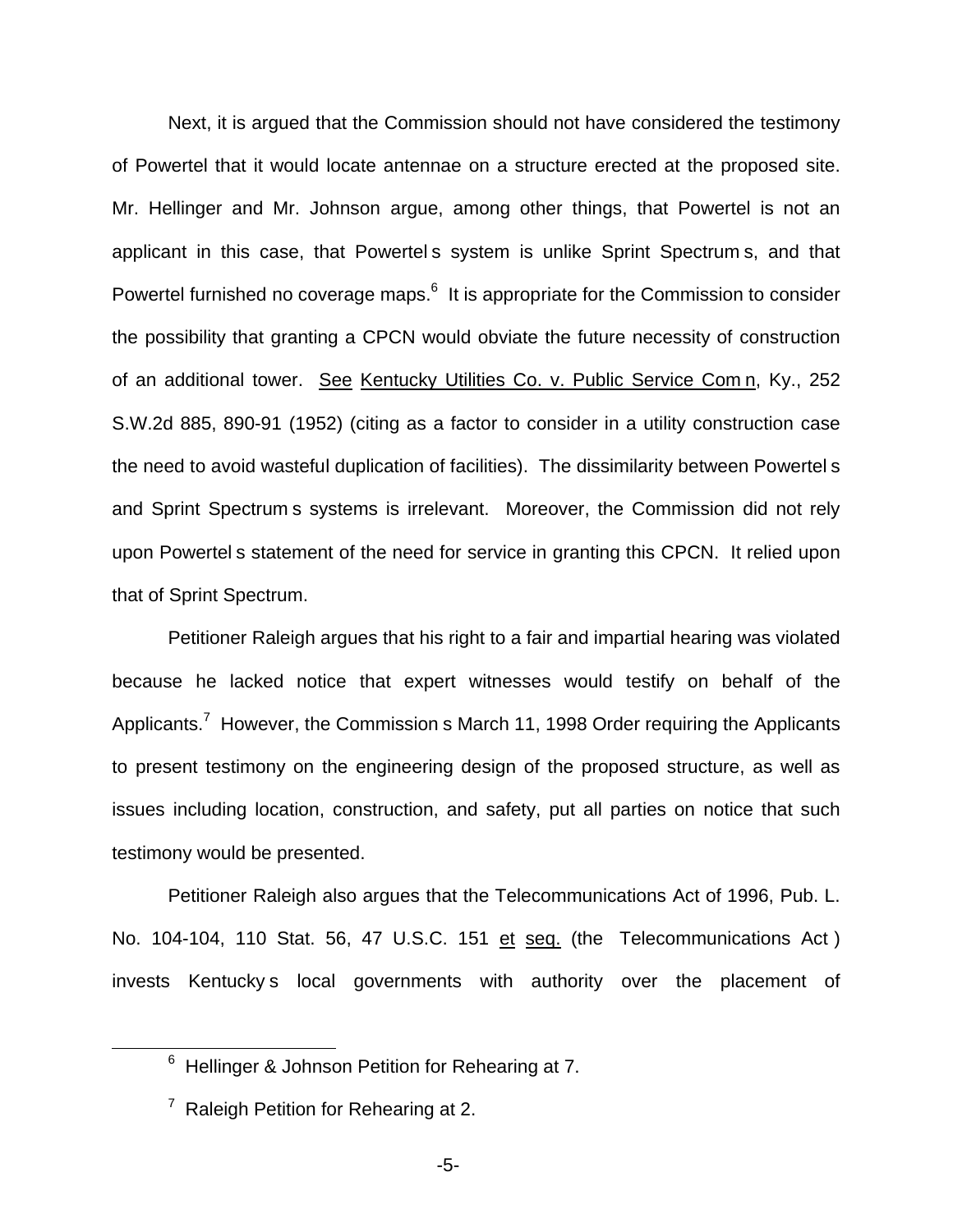telecommunications facilities. This contention is incorrect as a matter of law. Even assuming, arguendo, that the federal government could constitutionally dictate to a state that its power must be delegated to its political subdivisions, the Telecommunications Act demonstrates no such intent. Instead, with certain limitations, the Telecommunications Act preserves the authority of a *State* or local government or instrumentality thereof over decisions regarding the placement, construction, and modification of personal wireless service facilities. 47 U.S.C. 332(c)(7)(A) (emphasis added). In Kentucky, the General Assembly has vested the final authority regarding placement of utility facilities in this Commission. As the court in Courier Communications, 722 S.W.2d at 907, explained:

Local zoning authorities have only those powers expressly provided by statute. They are not invested with a constitutional nor a common law right to regulate property through the passage of local zoning ordinances. Such ordinances are the result of police power vested in the state legislature, which in turn may invest in the legislative branch of municipal government a specified portion of that power. That the legislature has seen fit not to invest the appellants with the authority to regulate public utilities is not a proper basis for challenge to KRS 100.324.

The primary issue in a telecommunications facility case is radio frequency coverage. See, e.g., KRS 278.020. The Applicants stated objective here is to ensure continuous coverage from Lawrenceburg further north to Frankfort and the surrounding highways, including Highway 151, running Northwest from Alton to Waddy. The latter highway, providing access from Lawrenceburg to Louisville, should be covered.<sup>8</sup> Testimony from a witness for the Applicants, Mr. Rueff, characterized alternative site D as much worse than the proposed site because it would be located almost a half mile to the east of the proposed site and further from Highway 151, which is one of Sprint

 $8$  Tr. at 52-53.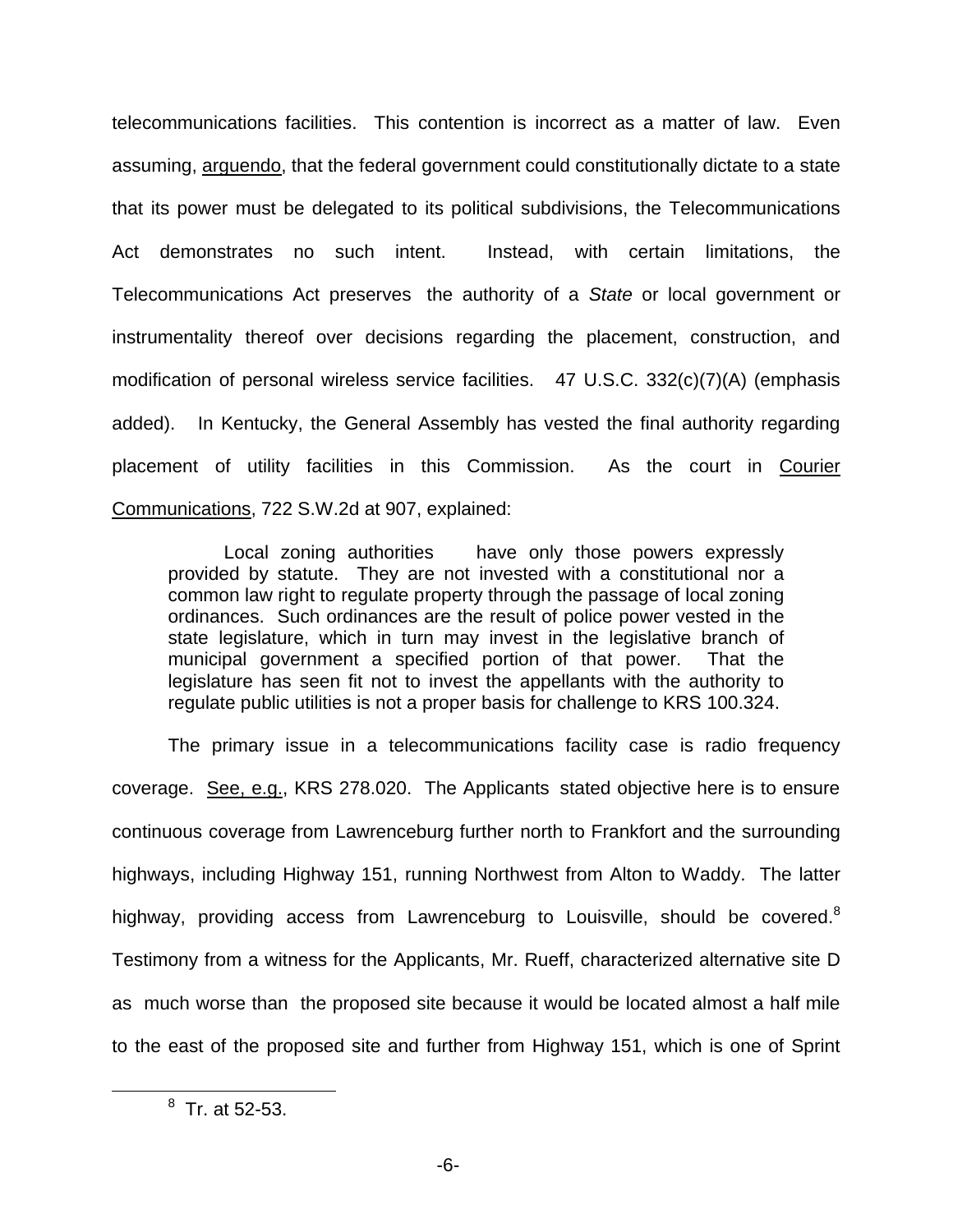Spectrum s main coverage objectives.<sup>9</sup> It is clear from the post hearing exhibits that the level of coverage along Highway 151 for alternative site D is reduced to the north along the highway and to the west toward Louisville. The resulting coverage, as compared to the proposed site, would be less consistent with Sprint Spectrum s stated objective of continuous coverage along Highway 151 between Alton and Waddy. Petitioner Hellinger in his October 8, 1998 comments to the post hearing coverage exhibits filed by Sprint Spectrum, at 2, acknowledges that the location at alternative site D reduces the coverage level of a portion of Highway 151. Finally, Petitioners err in contending that the Commission Order characterized alternative site D as further to the south than the proposed site. There simply is no such statement in the Order.

The analysis of the alternative sites compared to the proposed site demonstrates that none of the alternatives analyzed during, or subsequent to, the hearing would be more suitable in satisfying Sprint Spectrum s stated coverage objectives. See 807 KAR 5:063. Each of the alternative sites reviewed by Sprint Spectrum resulted in reduced levels of coverage along the areas identified as primary coverage objectives. The Commission finds no reason to revisit its decision regarding the suitability of the alternative sites for which analyses have been provided.

However, Petitioners Hellinger and Johnson also argue that potential sites within the primary search area would be more suitable. The primary search area is north of the secondary search area in which the proposed site is located. The Petitioners allege that alternative sites within the primary search area were not considered. According to testimony on behalf of the Applicants, the primary search area had to be abandoned

 $9$  Tr. at 64.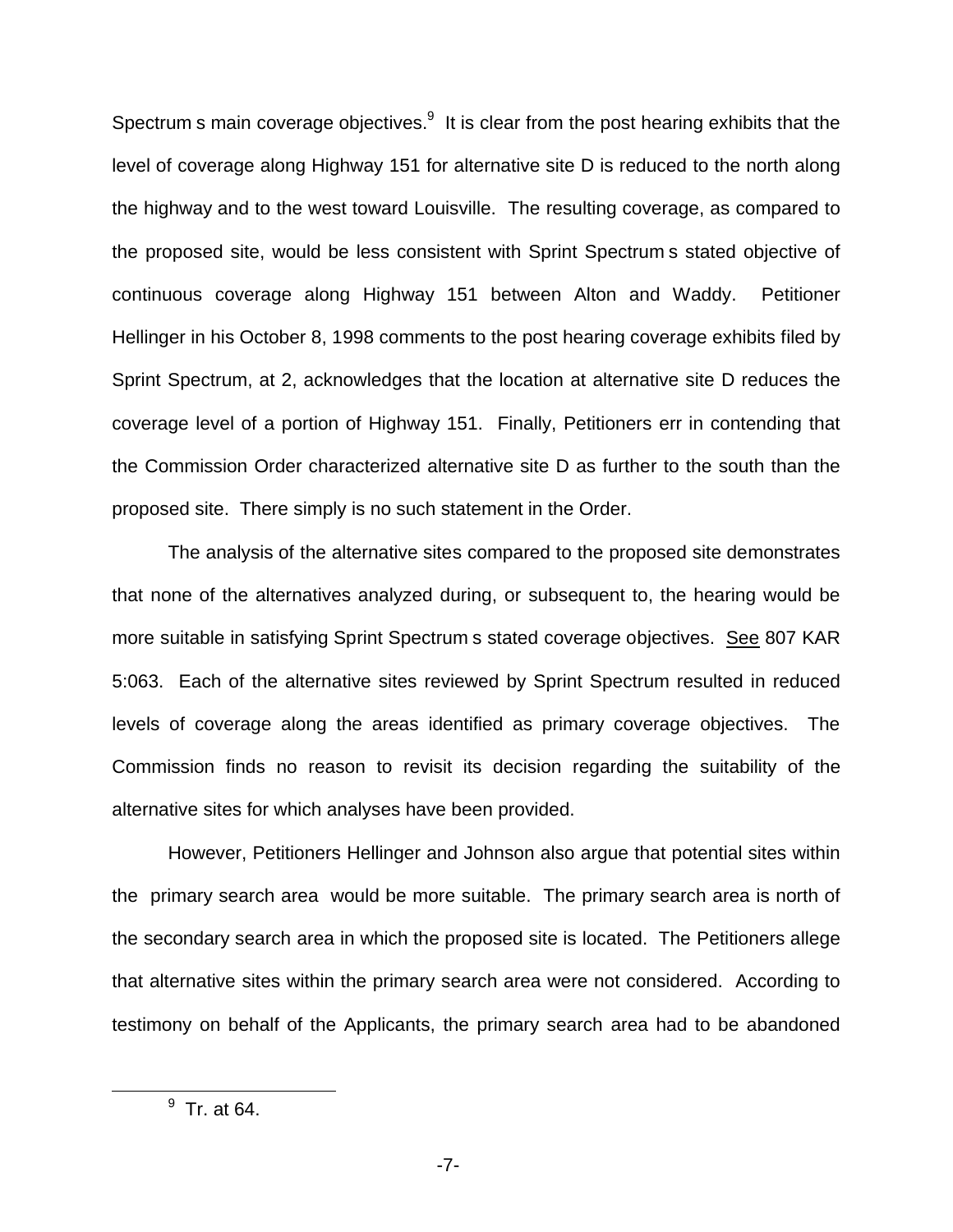due to the lack of available property. Accordingly, a secondary search area further to the south was used and resulted in the proposal of the site for which the CPCN was granted.<sup>10</sup> The Applicants contend that because the secondary search area was located south of the primary search area, alternative sites even farther to the south would be less suitable. All alternatives suggested by Petitioners Hellinger and Johnson in their October 23, 1997 filing are alleged to be to the south or southwest of the proposed site.<sup>11</sup>

Although the sites suggested by the intervenors in filings submitted prior to the hearing are shown by the record not to be more suitable than the chosen site, there is one potential alternative to the north on Highway 127 that appears to be in the primary search area and may, in fact, provide superior coverage to that for which the CPCN was granted. This is the property owned by Mrs. Mary Bell Dailey at 4239 U.S. 127. By letter dated October 5, 1998 and copied to the Commission, Ms. Dailey informed the applicants that she was amenable to negotiating a lease on her property. The Commission is concerned at the lateness of the filing of this information. However, had the intervenors understood earlier in this process that only potential alternatives to the north of the proposed site were viable, the information might have been produced earlier. Moreover, in a utility facility siting case, the possibility that a superior site is available should be explored. The property in question is, after all, alleged to be in the Applicants' primary search area.

 $10$  Tr. at 89.

 $11$  The Commission notes that the October 23 filing states that alternative site D is approx. .02 mile S from present proposal location [sic]. As the Petitioners point out in their petitions for rehearing, this site is not actually south of the proposed site.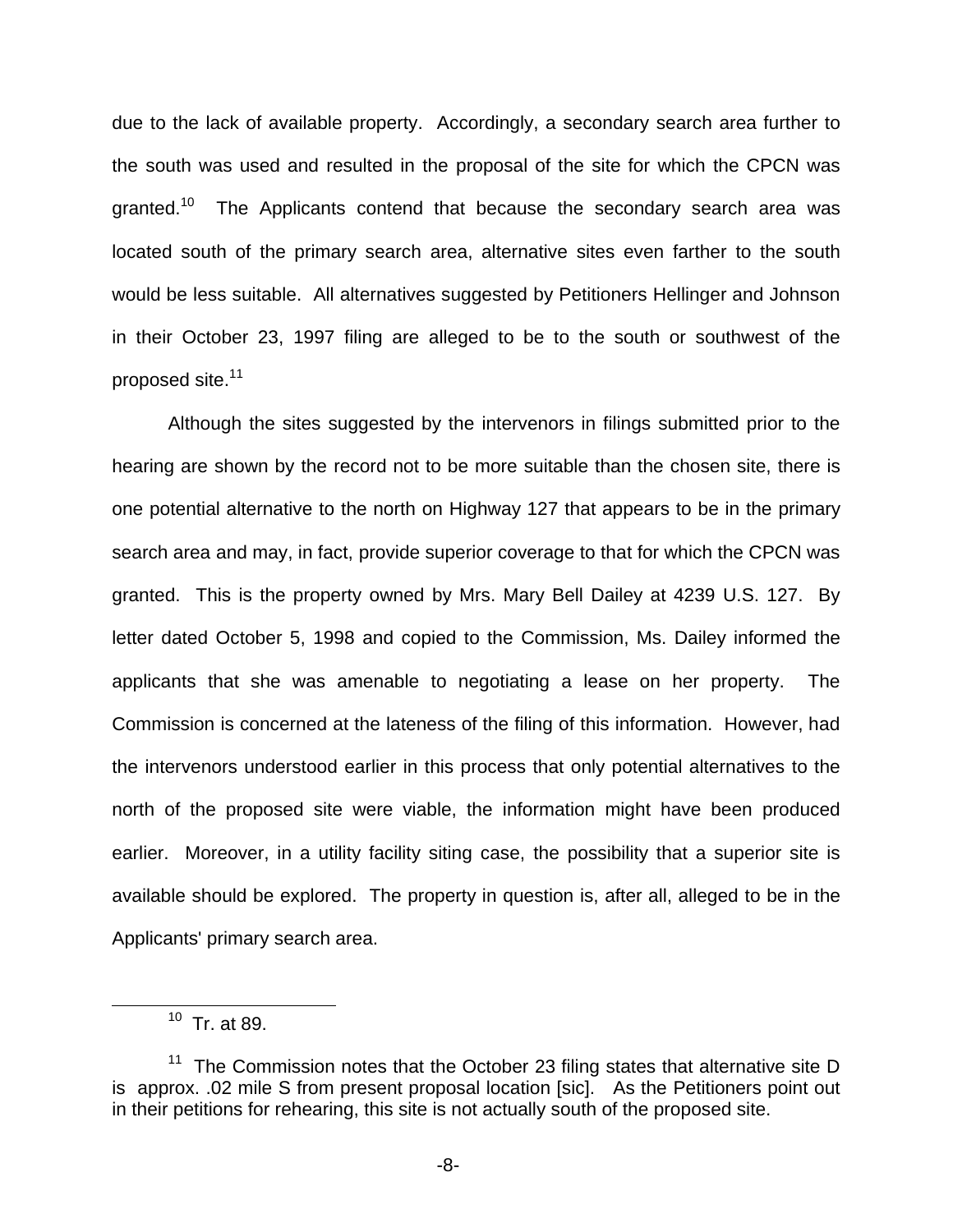Accordingly, Applicants should file with the Commission, within 30 days of the date of this order, information regarding additional investigation into the feasibility of the site. The information so filed should include a radio frequency propagation map in the same format as the post hearing exhibits showing the coverage that would be achieved by siting the proposed facility at 4239 U.S. 127; information regarding whether a lease is reasonably available; a discussion of the potential for objections by property owners in the vicinity of the 4239 U.S. 127 site; and any other information relevant to the suitability of locating the site at 4239 U.S. 127. Information regarding the suitability of such a site for Powertel also may be filed. The intervenors may, within 10 days after Applicants filing, file comments on the additional evidence, at which time the matter will stand submitted.

The Commission emphasizes that this record is reopened for the sole purpose of receiving, and evaluating, information regarding the potential alternative site at 4239 U.S. 127.

The Commission, having been sufficiently advised, HEREBY ORDERS that rehearing is granted for the limited purpose described herein.

-9-